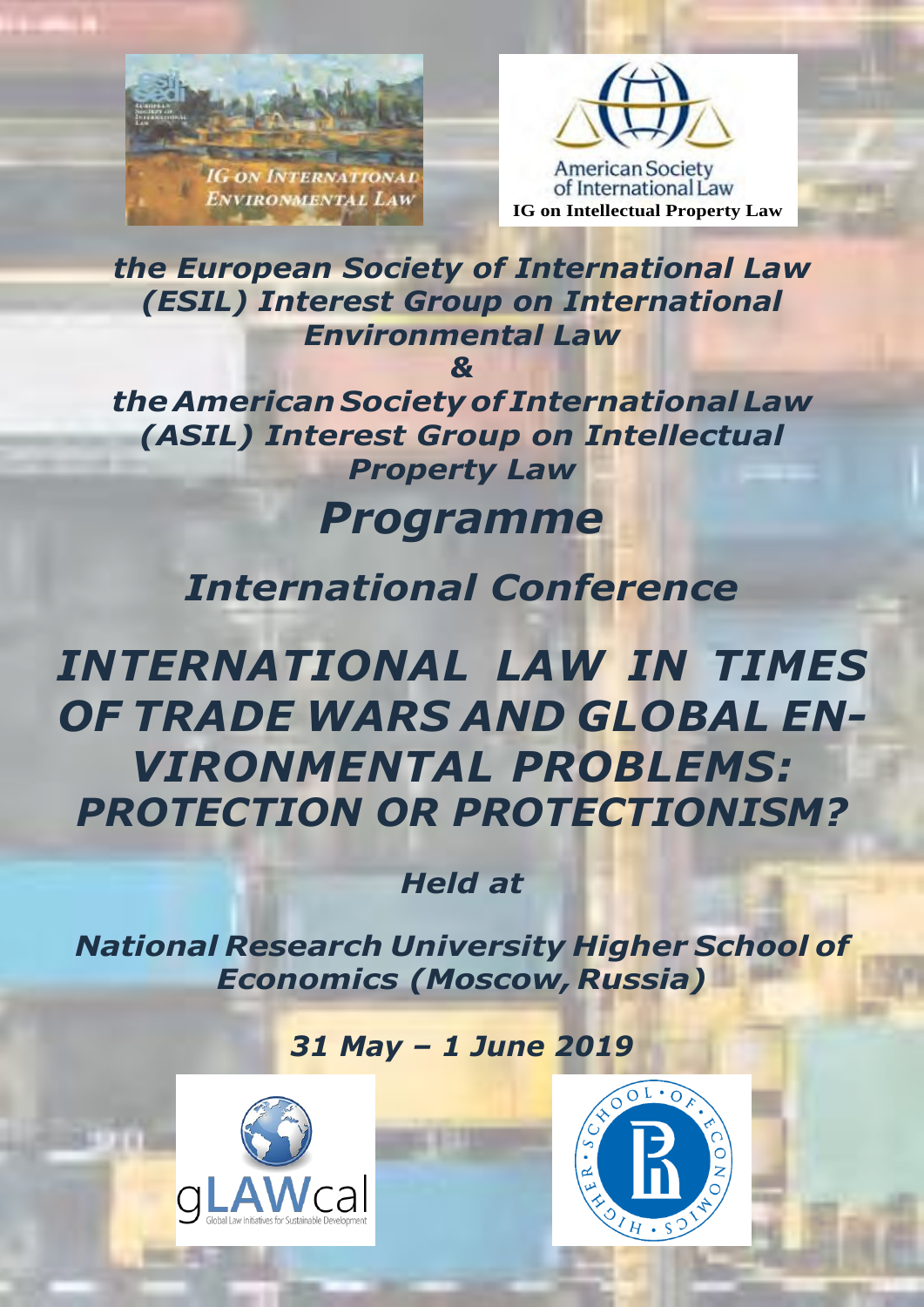# **31 May 2019**

## **National Research University Higher School of Economics (Moscow, Russia)**

**10.00 - 10.15** Welcoming Remarks

*Vladislav Starzhenetskiy* (National Research University, Higher School of Economics, Moscow)

*Paolo Davide Farah* (West Virginia University, John D. Rockefeller IV School of Policy and Politics, USA and gLAWcal - Global Law Initiatives for Sustainable Development, UK & ESIL Board Member and Convener of the ESIL IG on International Environmental Law)

*Daria S. Boklan* (National Research University Higher School of Economics, Moscow, Russia & Convener of the ESIL IG on International Environmental Law)

### **10.15 – 11.00**

#### **KEYNOTE SPEECH**

**Peter-Tobias Stoll** (University of Gottingen, Germany)

### **11.00 – 13.00**

**1st Panel: Trade protectionism, Sustainable Development and Food Safety**

> Chair and Discussant: *Paolo D. Farah*

(West Virginia University, USA and gLAWcal – Global Law Initiatives for Sustainable Development, UK)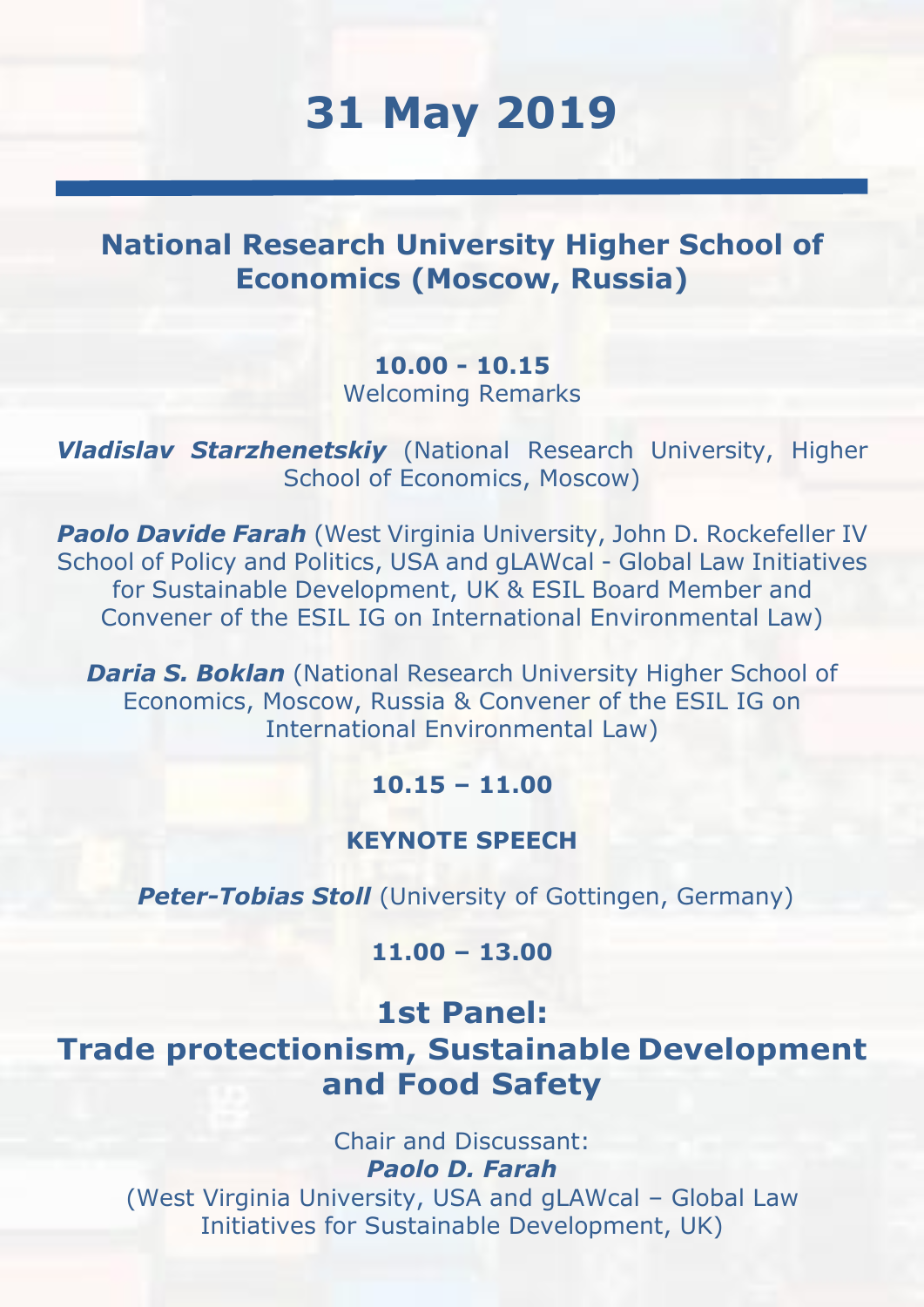• Trash War, Trash Protectionism, **Michael H. Picard** (Harvard Law School, USA) and **Olivier Barsalou** (University of Montreal, Canada)

• Radioactive Materials, Food Safety and International Trade: From Chernobyl to Fukushima, *Yoshimichi Ishikawa* (Universityof Shizuoka, Japan)

• Tangled Relationship Between Protectionist Interests and Obligations to Limit Protectionism Under the Guise of Environmental Protection: the Rethinking of Interests in Art. XX GATT With a View of Imbalance of International Multilateral Commitments, *Vladislav Mulyan* (Diplomatic Academy of the Ministry of Foreign Affairs of the Russian Federation, Russia)

•Ethics as a Backup for Food Sovereignty and Security in the Risky Times, *Daria Kotova* (Skolkovo Institute for Law and Development, Russia)

#### **13.00 – 14.00**

Lunch Break

#### **14.00– 16.00**

## **2nd Panel:**

## **Technologies, environmental governance and environmental protection**

Chair and Discussant: *Peter-Tobias Stoll* (University of Gottingen, Germany)

• The Possibility of Using Network Effects to Prevent a Global Backslide into Protectionism and a Breakdown in Multilateral Environmental Governance, *Bryan Druzin* (Chinese University of

Hong Kong, China)

• Trade Synergies and Competition of Green Technologies: China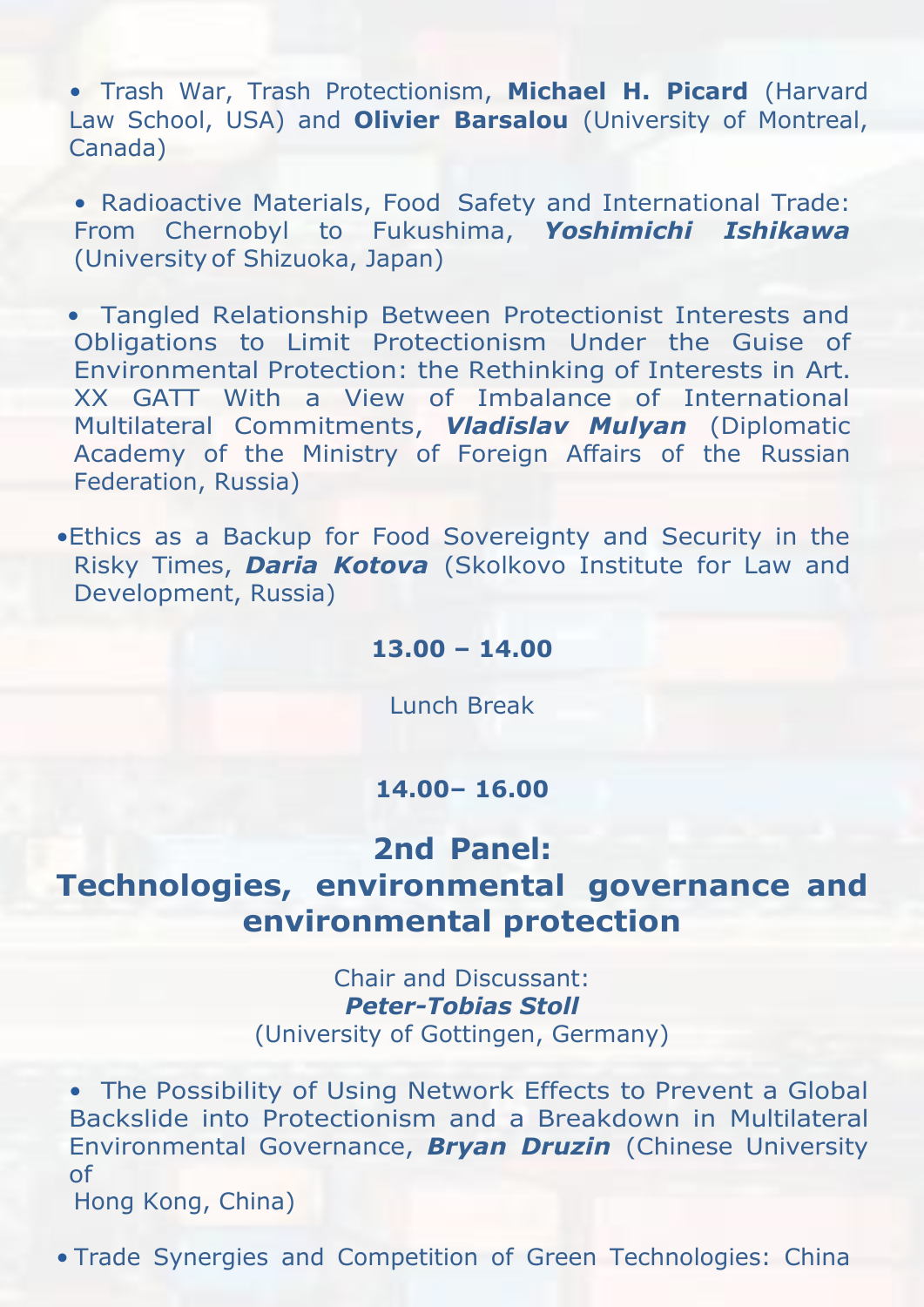and the EU, *Wen Xiang* (University of Copenhagen, Denmark)

- •Artificial Intelligence: Environmental Protection, Potentials and Limits to the Global Market, *Maria Sole Continiello Neri* (National Research University, Higher School of Economics, Moscow, Russia)
- •Protection of the Environment Against Adverse Effect of Nanotechnology: Legal Aspect, *Alena Kodolova* (Saint Petersburg scientific research center for environmental safety Russian Academy of Science, Russia)

**16.00 – 16.30** Coffee Break

**16:30 – 18.30 3rd Panel: WTO and Environmental Protection**

Chair and Discussant:

#### *Daria Boklan*

(National Research University, Higher School of Economics, Moscow, Russia)

•Environmental Regulatory Autonomy and Extraterritoriality in the WTO: Latest Developments – Tuna II, *Ilaria Espa* (World Trade Institute, University of Bern, Switzerland)

•GATS and Environmental Issues: Do We Need More Regulation? *Marina Trunk-Fedorova* (St. Petersburg State University, Russia)

•Restrictive Measures When Trading water: May the GATT Protect us all from Water Scarcity, *Vicky Tzatzaki* (Aristotle University of Thessaloniki, Greece)

•Food Labeling: Food Safety or Food Protectionism: WTO Law Perspective, *Viktoriya Levchenko*, *Daria Zavershinskaya* and *Xenia Kuritsyna* (National Research University, Higher School of Economics, Moscow, Russia)

> **19.00 - 21.00 (Optional: External Dinner – Location to be announced)**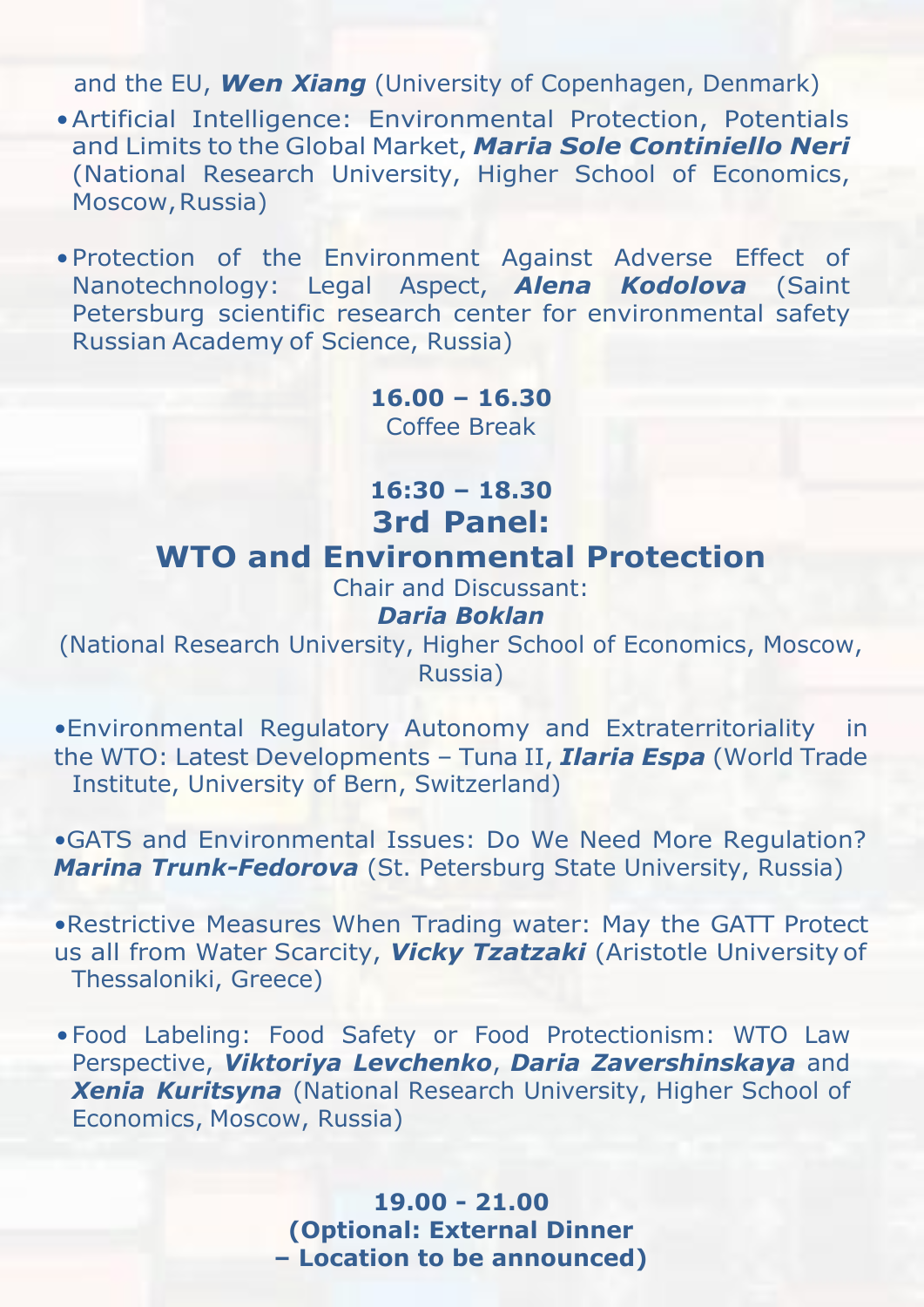# **1 June 2019**

#### **10:00 – 12.00**

## **4th Panel: Trade and Investments in the Context of Climate Change and Sustainable Use of Natural Resources**

### Chair and Discussant: *Alexander Solntsev* (Peoples Friendship University, Moscow)

•Clean Energy Technologies Trade: Sliding from Protection to Protectionism Through Obligations for Technology Transfer in ClimateChange Treaties, or Vice Versa? *Anthi Koskina* (National & Kapodistrian University of Athens, Greece)

- •From Achmea to the Paris Agreement: Is There a Prospect of Arbitrating European "Climate Change" Disputes under the Investment Court? *Anastasia Medvedskaya* (Ernst & Young Paris, France)
- •The Melting Ice Caps, and the New Spaces of Trade and Legal Challenges in the Arctic, *Elena Cirkovic* (National Research University, Higher School Of Economics, St. Petersburg, Russia)

•Legal framework for the interstate cooperation on development of natural resources of the Caspian Sea , *Barbara Janusz-Pawletta* (German- Kazakh University, Kazakhstan)

•Mineral Rights and Hydraulic Fracturing in the United States, EU and China: A Comparative Perspective , *Paolo D. Farah* (*West Virginia University, USA and gLAWcal - Global Law Initiatives forSustainable Development, UK*)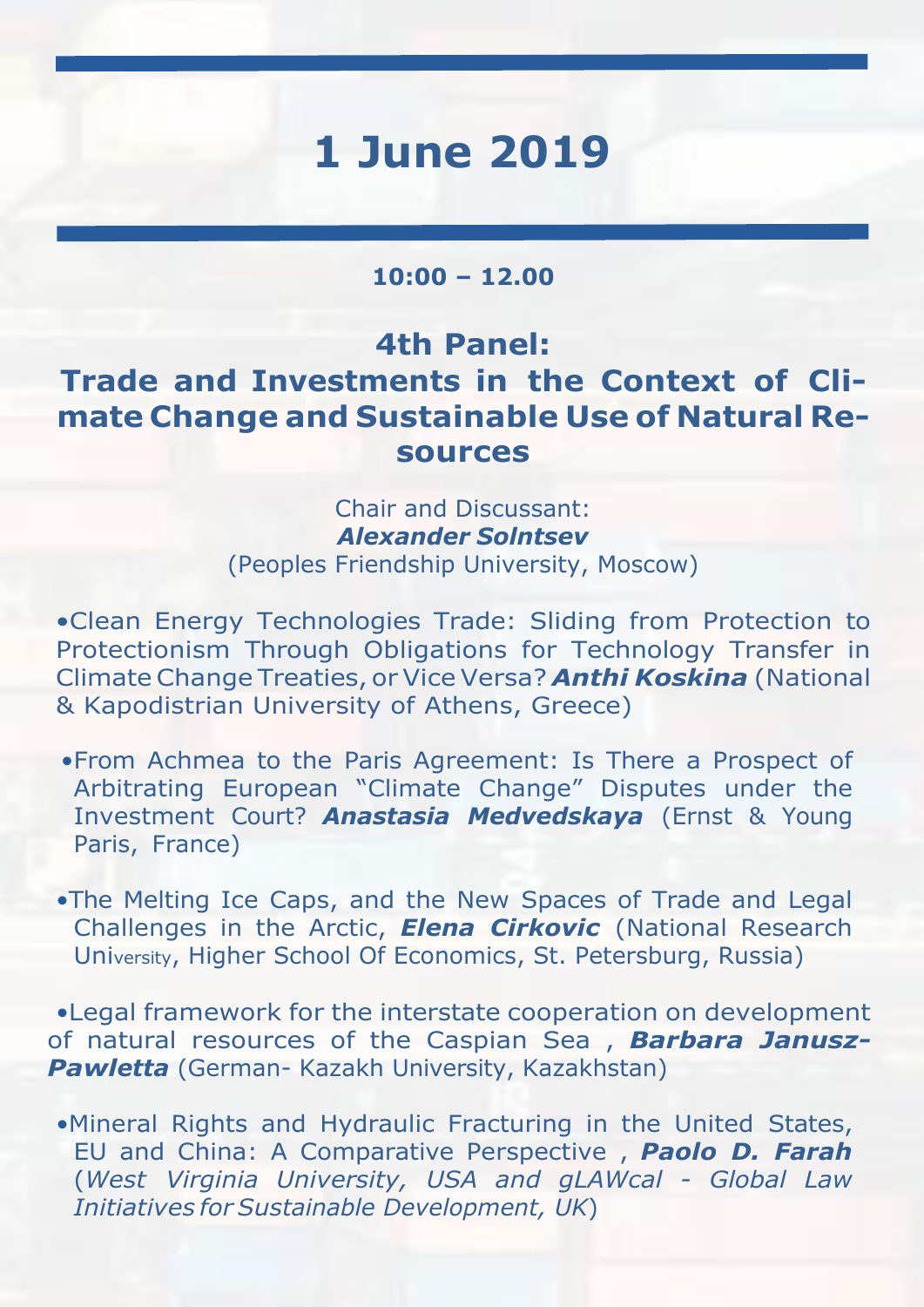### **12.00 – 12.30** Coffee Break

### **12.30 – 14.15**

## **5th Panel: EU Energy and Environmental Protection**

#### **Elena Cirkovic**

(National Research University, Higher School Of Economics, St. Petersburg, Russia)

- •Nuclear Power Plant: a Way to Sustainable Development, *Alexander Solntsev* (Peoples Friendship University, Moscow, Russia)
- •The Incoming EU's Security Screening Mechanism of Foreign Direct Investment (FDI) and its Implications on the Technology Transnational Transfer within the EU-China Investment Relations, *Peiran Wang* (Centre for Private and Economic Law, The Faculty of Law & Criminology, Vrije Universteit Brussel, Belgium)
- Instruments that Aim at Screening or Preventing Foreign Invest- ments Into Energy Infrastructure Relevant for Security of Supply as a Component of the EU Energy Security Strategy: an International Economic Law Perspective, *Martin Svec* (Masaryk University Czech Republic and gLAWcal – Global Law Initiatives for Sustainable Development, UK)

•European Union's Sustainable Development Chapters as the Means toEliminatingProtectionismintheGlobalTrade,*TamunaBeridze* (University of Vienna, Austria)

### **14.15 – 14.30**

Concluding Remarks